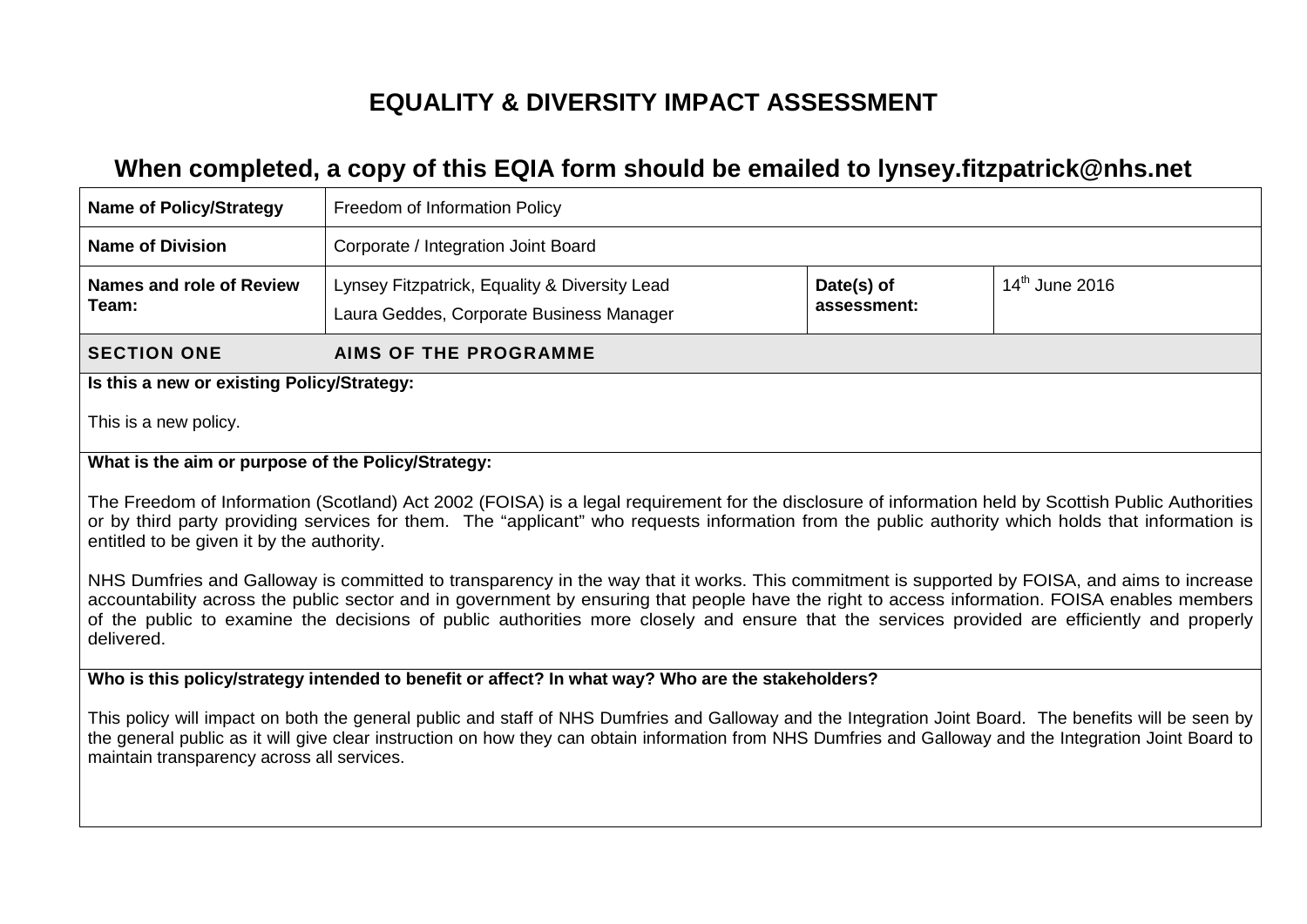### **How have these people been involved in the development of this policy/strategy?**

Consideration has been given to the needs of the public, to ensure a robust system is put in place to respond to their questions, providing then with the information they require as quickly and efficiently as possible.

Key members of staff involved in the handling of FOI requests have been included in a consultation process to ensure all views and comments are considered before being finalised and put forward for the Impact Assessment.

Both the NHS and the Integration Joint Board are developing pages within their external websites to give clear guidance on how to access FOIs.

### **What resource implications are linked to this policy/strategy?**

Resource is already available through the FOI Officer and FOI Lead to manage the policy throughout the year.

# **SECTION TWO IMPACT ASSESSMENT**

**Complete the following table, giving reasons or comments where:**

**The Programme could have a positive impact by contributing to the general duty by –**

- **Eliminating unlawful discrimination, harassment, victimisation or any other prohibited conduct**
- **Advancing equality of opportunity by having due regard to:**
	- **Removing or minimising disadvantage**
	- **Meeting the needs of particular groups that are different from the needs of others**
	- **Encouraging participation in public life**
- **Fostering good relations – tackling prejudice, promoting understanding**

**The Programme could have an adverse impact by disadvantaging any of the equality groups. Particular attention should be given to unlawful direct and indirect discrimination.**

**If any potential impact on any of these groups has been identified, please give details - including if impact is anticipated to be positive or negative.**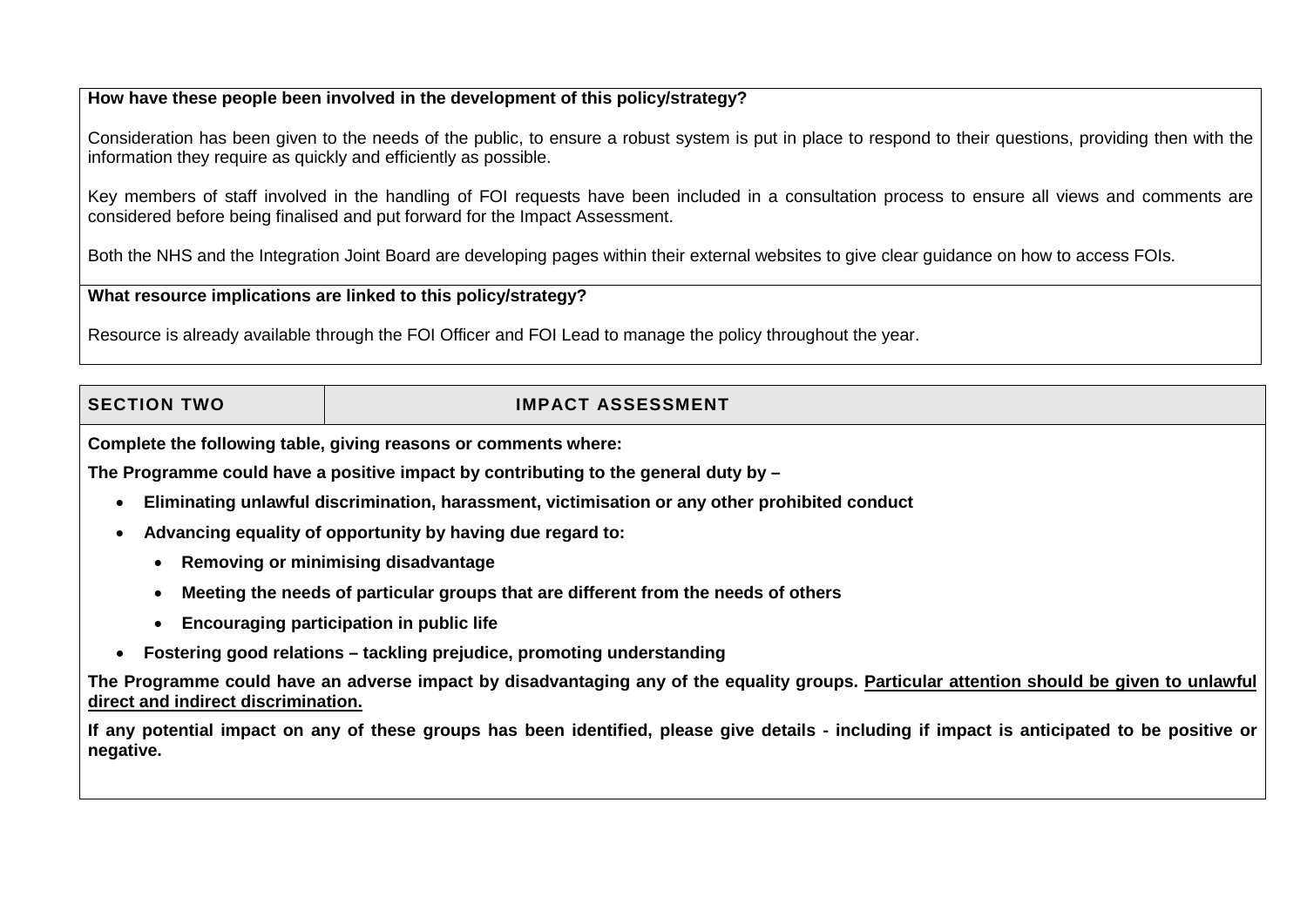| Population Groups (Remember many people are in several of these groups which may add to their vulnerability)                                   |                           |                          |                     |                                                                                                                                                                                                                                                                                                                                                                                                                                                                                                         |
|------------------------------------------------------------------------------------------------------------------------------------------------|---------------------------|--------------------------|---------------------|---------------------------------------------------------------------------------------------------------------------------------------------------------------------------------------------------------------------------------------------------------------------------------------------------------------------------------------------------------------------------------------------------------------------------------------------------------------------------------------------------------|
|                                                                                                                                                | <b>Positive</b><br>impact | <b>Adverse</b><br>impact | <b>No</b><br>impact | <b>Comments</b>                                                                                                                                                                                                                                                                                                                                                                                                                                                                                         |
|                                                                                                                                                |                           |                          |                     | ** The Freedom of Information (Scotland) 2002 is a mechanism of accountability,<br>and to inform the public on a number of issues, of which equality and diversity may<br>be one. Being open and accountable and providing access to information is<br>fundamental to the concepts and aims of the Equality Act 2010. To demand fair and<br>equitable services, the public need to know the standards they can expect and have<br>the evidence to demonstrate the extent to which they are being met.** |
| Women<br>Men                                                                                                                                   |                           |                          | X                   |                                                                                                                                                                                                                                                                                                                                                                                                                                                                                                         |
| <b>Minority</b><br>ethnic<br>groups<br>(includes gypsy travellers,<br>refugees<br>asylum<br>and<br>seekers)                                    |                           |                          | X                   | Although not readily available in all languages, if an individual contacts the Board in<br>regard to the policy, we would be willing to assist in the translation of the policy into a<br>different language.                                                                                                                                                                                                                                                                                           |
| <b>Older People</b>                                                                                                                            |                           |                          | X                   |                                                                                                                                                                                                                                                                                                                                                                                                                                                                                                         |
| <b>Children &amp; Young people</b>                                                                                                             |                           |                          | X                   | No age restriction within the policy or the Act.                                                                                                                                                                                                                                                                                                                                                                                                                                                        |
| <b>Disabled People (includes</b><br>physical disability, learning<br>disability,<br>sensory<br>long-term<br>impairment,<br>medical conditions) |                           | X                        |                     | From the legislation "You must make your request in writing, or any other form that<br>can be kept for future use, such as email, fax, audio or video tape. If you want your<br>FOI rights to apply, you can't ask verbally (for example by telephone or at an office) -<br>unless you are asking for environmental information."                                                                                                                                                                       |
|                                                                                                                                                |                           |                          |                     | Other options of submission of an FOI will be considered and suggested to the<br>requester over the telephone, to allow all members of the public to submit a request<br>for information.                                                                                                                                                                                                                                                                                                               |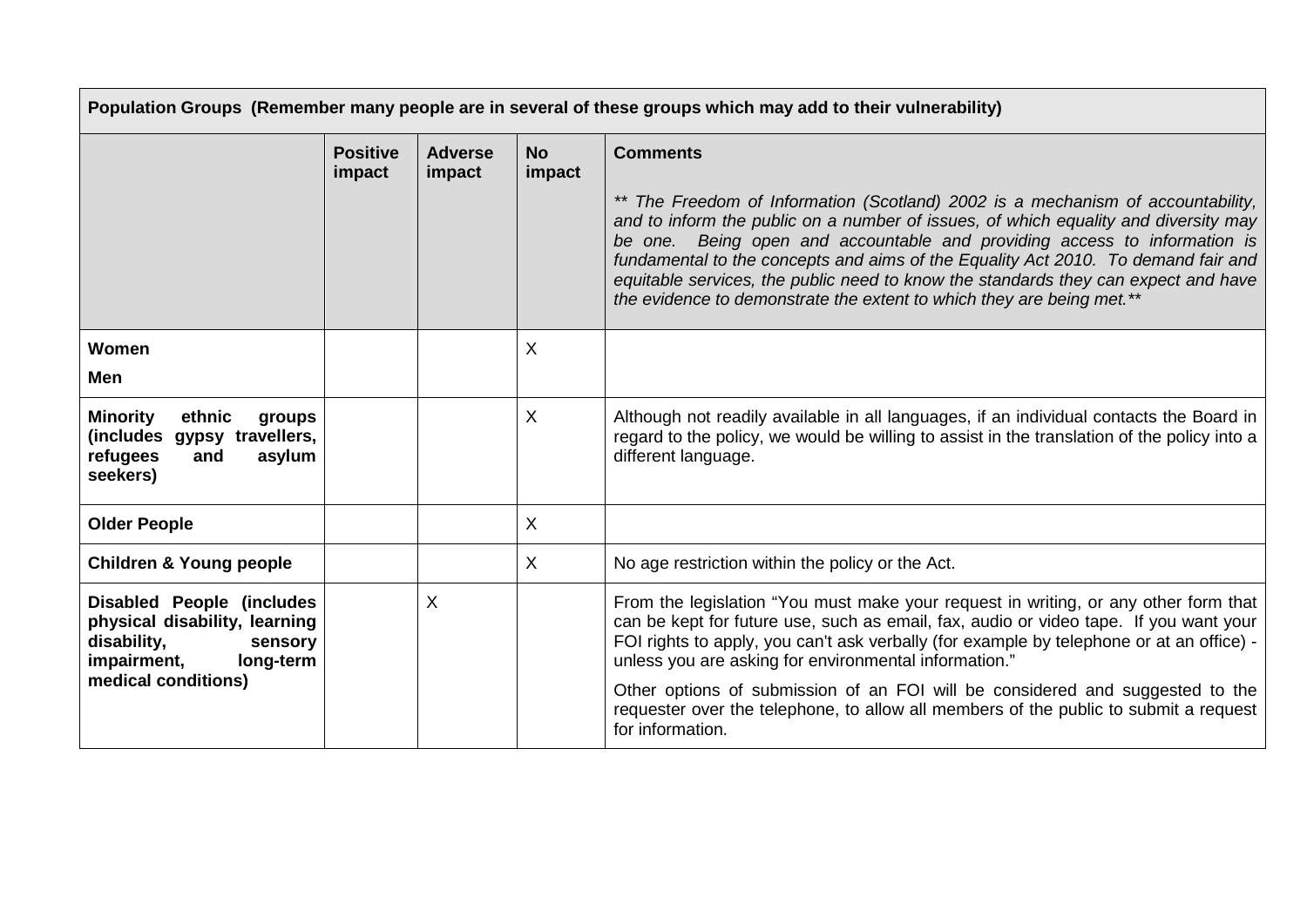| Population Groups (Remember many people are in several of these groups which may add to their vulnerability)   |                           |                          |                     |                                                                                                                                                                                                                                                                                                                                                                                                                                                                                                                            |
|----------------------------------------------------------------------------------------------------------------|---------------------------|--------------------------|---------------------|----------------------------------------------------------------------------------------------------------------------------------------------------------------------------------------------------------------------------------------------------------------------------------------------------------------------------------------------------------------------------------------------------------------------------------------------------------------------------------------------------------------------------|
|                                                                                                                | <b>Positive</b><br>impact | <b>Adverse</b><br>impact | <b>No</b><br>impact | <b>Comments</b><br>** The Freedom of Information (Scotland) 2002 is a mechanism of accountability,<br>and to inform the public on a number of issues, of which equality and diversity may<br>be one. Being open and accountable and providing access to information is<br>fundamental to the concepts and aims of the Equality Act 2010. To demand fair and<br>equitable services, the public need to know the standards they can expect and have<br>the evidence to demonstrate the extent to which they are being met.** |
| with<br>different<br><b>People</b><br><b>beliefs</b><br>religions<br>or<br>(includes people with no<br>belief) |                           |                          | X                   |                                                                                                                                                                                                                                                                                                                                                                                                                                                                                                                            |
| Lesbian/gay women                                                                                              |                           |                          | $\sf X$             | This policy applies to all members of the public regardless of their protected<br>characteristic.                                                                                                                                                                                                                                                                                                                                                                                                                          |
| Gay men                                                                                                        |                           |                          | X                   |                                                                                                                                                                                                                                                                                                                                                                                                                                                                                                                            |
| <b>Bisexual people</b>                                                                                         |                           |                          | X                   |                                                                                                                                                                                                                                                                                                                                                                                                                                                                                                                            |
| <b>Heterosexual people</b>                                                                                     |                           |                          | X                   |                                                                                                                                                                                                                                                                                                                                                                                                                                                                                                                            |
| <b>Transgender people</b>                                                                                      |                           |                          | X                   |                                                                                                                                                                                                                                                                                                                                                                                                                                                                                                                            |
| <b>Married</b><br>and<br>unmarried<br>people/civil partnerships                                                |                           |                          | X                   |                                                                                                                                                                                                                                                                                                                                                                                                                                                                                                                            |
| relating<br><b>Issues</b><br>to<br>pregnancy and maternity                                                     |                           |                          | X                   |                                                                                                                                                                                                                                                                                                                                                                                                                                                                                                                            |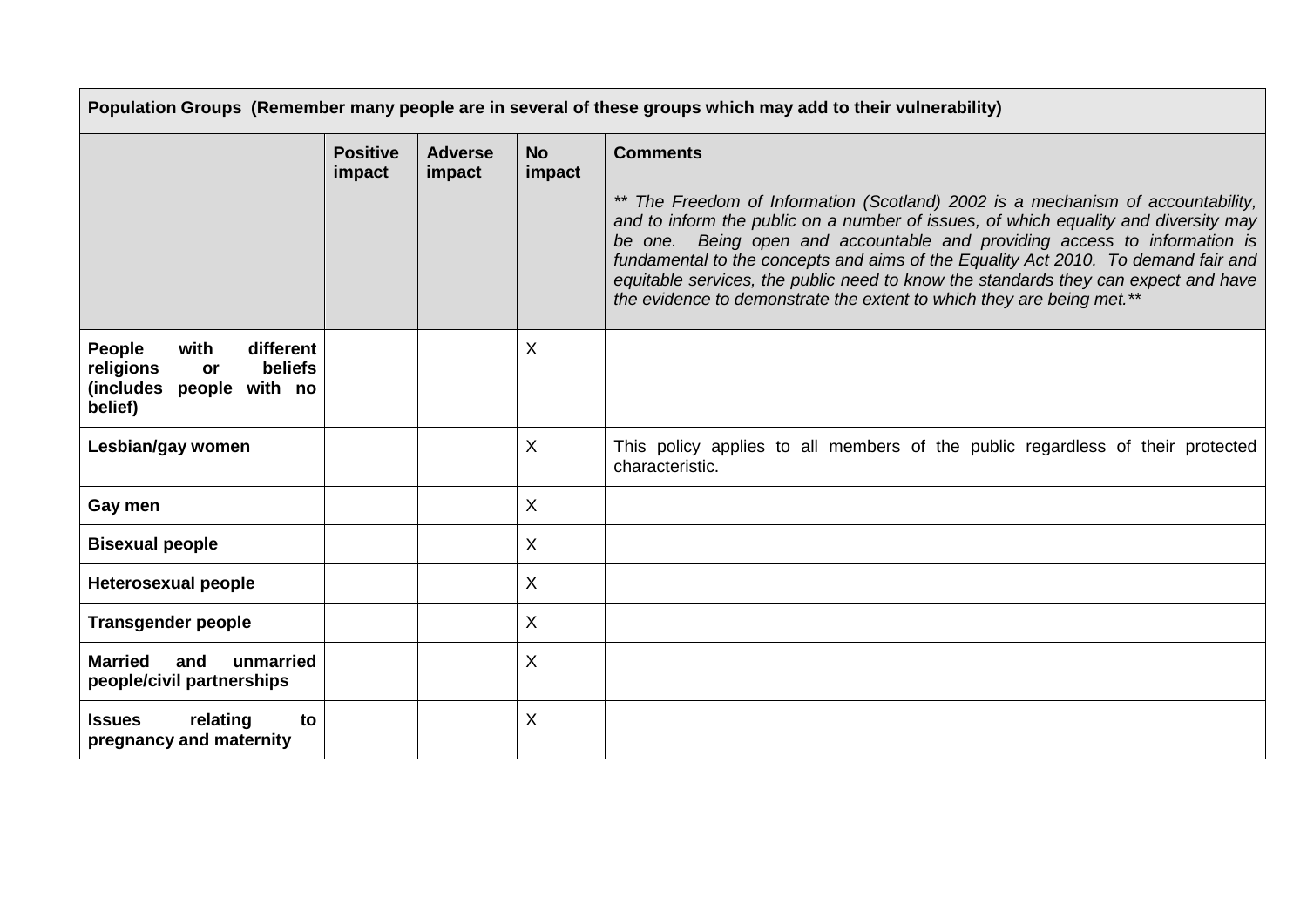| Population Groups (Remember many people are in several of these groups which may add to their vulnerability) |                           |                          |                     |                                                                                                                                                                                                                                                                                                                                                                                                                                                                                                         |
|--------------------------------------------------------------------------------------------------------------|---------------------------|--------------------------|---------------------|---------------------------------------------------------------------------------------------------------------------------------------------------------------------------------------------------------------------------------------------------------------------------------------------------------------------------------------------------------------------------------------------------------------------------------------------------------------------------------------------------------|
|                                                                                                              | <b>Positive</b><br>impact | <b>Adverse</b><br>impact | <b>No</b><br>impact | <b>Comments</b>                                                                                                                                                                                                                                                                                                                                                                                                                                                                                         |
|                                                                                                              |                           |                          |                     | ** The Freedom of Information (Scotland) 2002 is a mechanism of accountability,<br>and to inform the public on a number of issues, of which equality and diversity may<br>be one. Being open and accountable and providing access to information is<br>fundamental to the concepts and aims of the Equality Act 2010. To demand fair and<br>equitable services, the public need to know the standards they can expect and have<br>the evidence to demonstrate the extent to which they are being met.** |
| <b>Homeless</b>                                                                                              |                           | X                        |                     | An email or postal address is required for every request, however, the request can<br>be submitted through a c/o address or other person's email if they do not have their<br>own.                                                                                                                                                                                                                                                                                                                      |
| Looked<br>after<br>and<br>Accommodated:<br><b>Children</b><br><b>Adults</b><br><b>Older People</b>           |                           |                          | X                   |                                                                                                                                                                                                                                                                                                                                                                                                                                                                                                         |
| People with language or<br>social origin issues                                                              |                           |                          | X                   | Access to a translation system is available on request.                                                                                                                                                                                                                                                                                                                                                                                                                                                 |
| <b>Individuals</b><br>with<br><b>Mental</b><br><b>Health issues</b>                                          |                           |                          | X                   |                                                                                                                                                                                                                                                                                                                                                                                                                                                                                                         |
| People involved in<br>the<br>criminal justice system                                                         |                           |                          | X                   |                                                                                                                                                                                                                                                                                                                                                                                                                                                                                                         |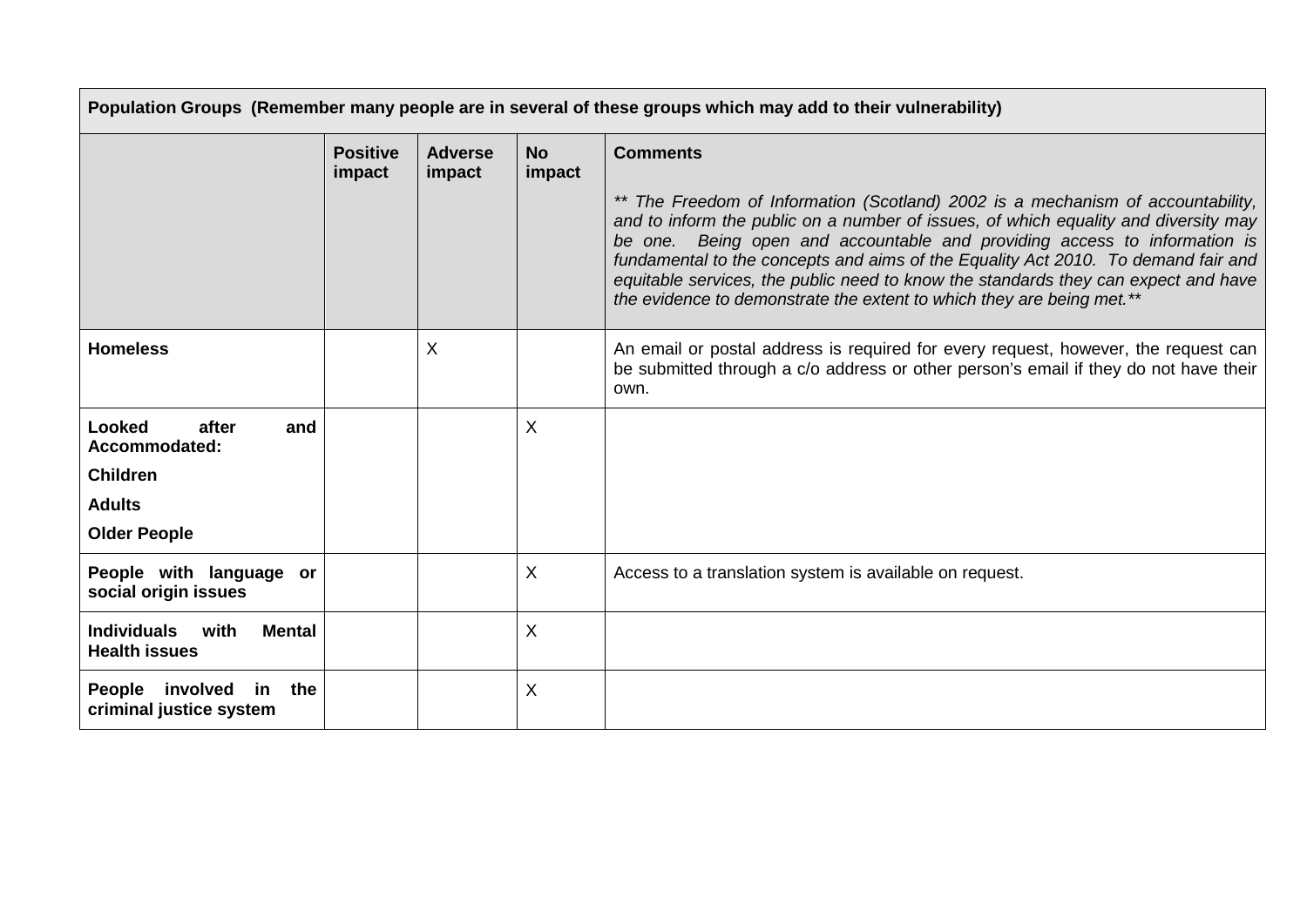|                                                                                                              |                           |                          |                     | Population Groups (Remember many people are in several of these groups which may add to their vulnerability)                                                                                                                                                                                                                                                                                                                                                                                            |
|--------------------------------------------------------------------------------------------------------------|---------------------------|--------------------------|---------------------|---------------------------------------------------------------------------------------------------------------------------------------------------------------------------------------------------------------------------------------------------------------------------------------------------------------------------------------------------------------------------------------------------------------------------------------------------------------------------------------------------------|
|                                                                                                              | <b>Positive</b><br>impact | <b>Adverse</b><br>impact | <b>No</b><br>impact | <b>Comments</b>                                                                                                                                                                                                                                                                                                                                                                                                                                                                                         |
|                                                                                                              |                           |                          |                     | ** The Freedom of Information (Scotland) 2002 is a mechanism of accountability,<br>and to inform the public on a number of issues, of which equality and diversity may<br>be one. Being open and accountable and providing access to information is<br>fundamental to the concepts and aims of the Equality Act 2010. To demand fair and<br>equitable services, the public need to know the standards they can expect and have<br>the evidence to demonstrate the extent to which they are being met.** |
| People in different socio-<br>economic groups (includes<br>those living in poverty,<br>people of low income) |                           |                          | X                   |                                                                                                                                                                                                                                                                                                                                                                                                                                                                                                         |
| People<br>who<br>have<br>low<br>literacy                                                                     |                           | Χ                        |                     | From the legislation "You must make your request in writing, or any other form that<br>can be kept for future use, such as email, fax, audio or video tape. If you want your<br>FOI rights to apply, you can't ask verbally (for example by telephone or at an office) -<br>unless you are asking for environmental information."                                                                                                                                                                       |
|                                                                                                              |                           |                          |                     | Other options of submission of an FOI will be considered and suggested to the<br>requester over the telephone, to allow all members of the public to submit a request<br>for information.                                                                                                                                                                                                                                                                                                               |
|                                                                                                              |                           |                          |                     | If a request was received that we did not understand what was being asked for, the<br>FOI Officer or FOI Lead would seek clarification from the requester and where<br>possible a telephone discussion held to give the person alternative options for<br>submission of the request, for example Citizens Advice Service.                                                                                                                                                                               |
| People in remote, rural<br><b>locations</b>                                                                  |                           |                          | X                   |                                                                                                                                                                                                                                                                                                                                                                                                                                                                                                         |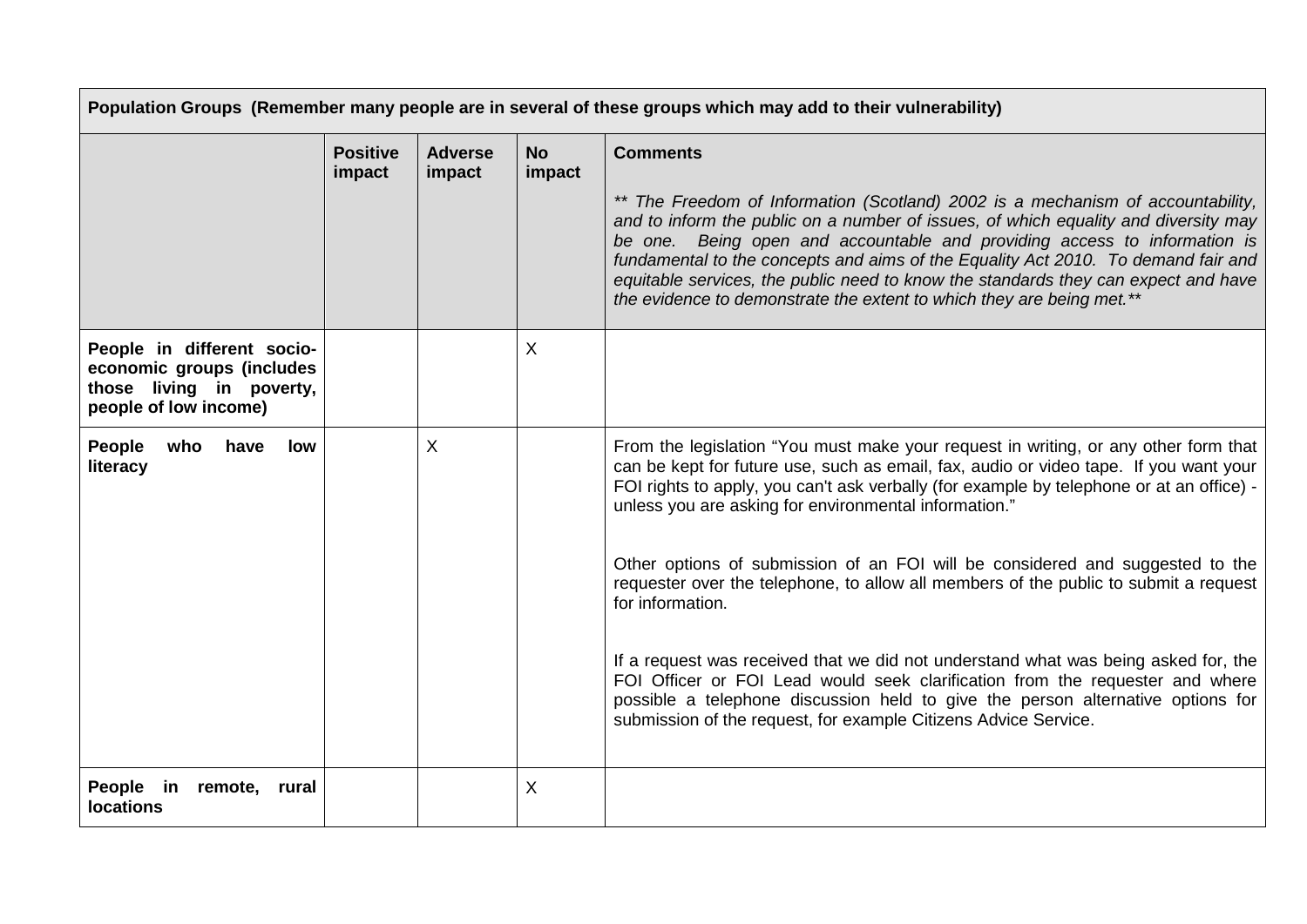| Population Groups (Remember many people are in several of these groups which may add to their vulnerability)        |                           |                          |                     |                                                                                                                                                                                                                                                                                                                                                                                                                                                                                                                                 |
|---------------------------------------------------------------------------------------------------------------------|---------------------------|--------------------------|---------------------|---------------------------------------------------------------------------------------------------------------------------------------------------------------------------------------------------------------------------------------------------------------------------------------------------------------------------------------------------------------------------------------------------------------------------------------------------------------------------------------------------------------------------------|
|                                                                                                                     | <b>Positive</b><br>impact | <b>Adverse</b><br>impact | <b>No</b><br>impact | <b>Comments</b><br>** The Freedom of Information (Scotland) 2002 is a mechanism of accountability,<br>and to inform the public on a number of issues, of which equality and diversity may<br>be one. Being open and accountable and providing access to information is<br>fundamental to the concepts and aims of the Equality Act 2010. To demand fair and<br>equitable services, the public need to know the standards they can expect and have<br>the evidence to demonstrate the extent to which they are being met.**      |
| <b>Carers</b>                                                                                                       |                           |                          | X                   | If a carer was asking for information relating to the person they care for, this would<br>not be handled through the FOI Act. Other options would be discussed around the<br>information being requested, which would need to have written consent from the<br>person being cared for, before anything can be released.                                                                                                                                                                                                         |
| Staff (includes people with<br>different work patterns, e.g.<br>part/full time, short-term,<br>job share, seasonal) |                           | X                        |                     | Some of the information requests received, which the Board is legally required to<br>respond to can have an adverse impact on staff member's workload due to the<br>volume of information being requested, however, the total cost of collating the<br>information exceeds £600, the Board are able to apply an exemption through the Act<br>of Cost of Compliance, which should be estimated by the department being asked to<br>provide the information when the request is first received and before any work takes<br>place |

| What impact will the proposal have on equality? For example, will the changes affect: |                           |                          |                     |                                                                                                                                                                                 |
|---------------------------------------------------------------------------------------|---------------------------|--------------------------|---------------------|---------------------------------------------------------------------------------------------------------------------------------------------------------------------------------|
|                                                                                       | <b>Positive</b><br>impact | <b>Adverse</b><br>impact | <b>No</b><br>impact | Reason or comment for impact rating                                                                                                                                             |
| <b>Discrimination</b><br>against $ X $<br>groups of people                            |                           |                          |                     | The Policy gives the Board a mechanism to hold to the Board to account, improving<br>transparency of decisions and ensuring all relevant information is published<br>timeously. |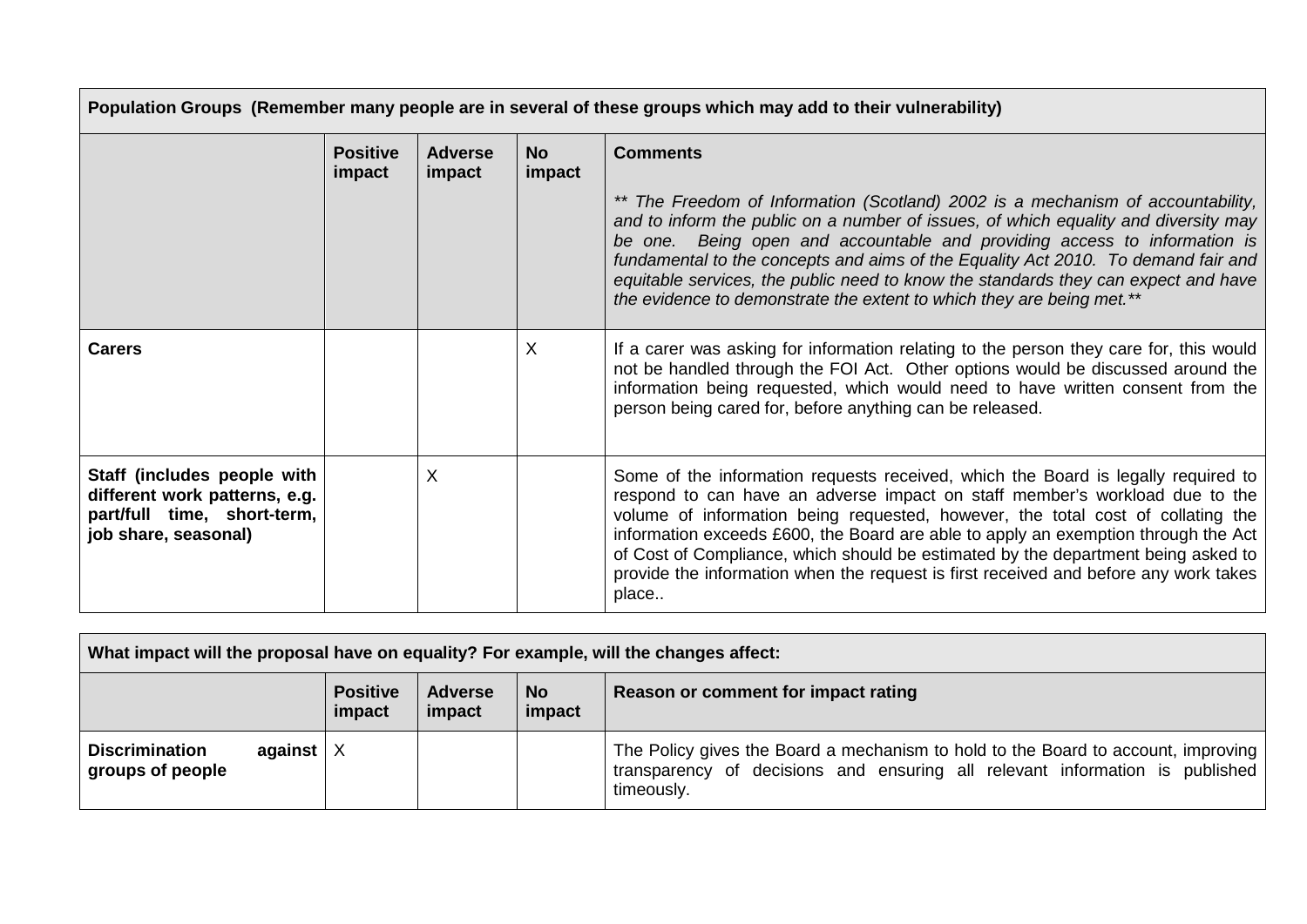| What impact will the proposal have on equality? For example, will the changes affect:                                                                                                               |                           |                          |                     |                                                                                                                                                                                                         |  |
|-----------------------------------------------------------------------------------------------------------------------------------------------------------------------------------------------------|---------------------------|--------------------------|---------------------|---------------------------------------------------------------------------------------------------------------------------------------------------------------------------------------------------------|--|
|                                                                                                                                                                                                     | <b>Positive</b><br>impact | <b>Adverse</b><br>impact | <b>No</b><br>impact | Reason or comment for impact rating                                                                                                                                                                     |  |
| <b>Promoting</b><br>equality<br>of <sub>l</sub><br>opportunity<br>(consider<br>potential action to reduce<br>disadvantage;<br>encourage<br>participation in public life of<br>all groups of people) | $\times$                  |                          |                     | Although the Act is not always easy to understand, the policy gives the Boards<br>interpretation in plain English of how the legislation will be taken forward to ensure<br>transparency going forward. |  |
| <b>Tackling harassment</b>                                                                                                                                                                          | X                         |                          |                     | The legislation gives clear instruction on how to improve the impact of harassment<br>on staff through the application of the vexatious decision.                                                       |  |
| positive<br>Promoting<br>attitudes                                                                                                                                                                  |                           |                          | X                   |                                                                                                                                                                                                         |  |
| Promoting good relations<br>between different groups                                                                                                                                                |                           |                          | X                   |                                                                                                                                                                                                         |  |
| Community<br>capacity<br>building and opportunities<br>to build cohesion within<br>and between communities                                                                                          |                           |                          | X                   |                                                                                                                                                                                                         |  |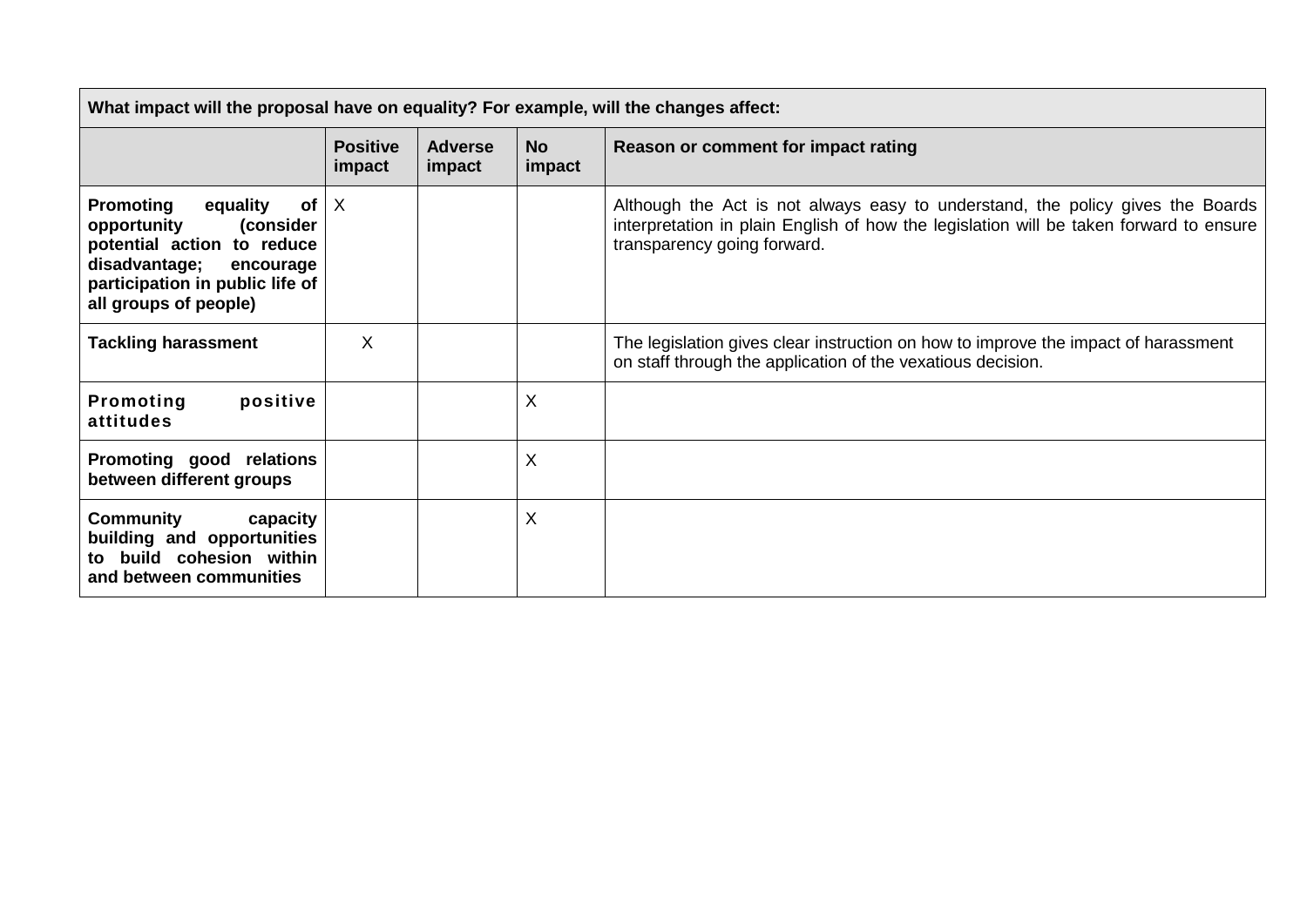| Which human rights could be affected by the proposal? |                                                                                                                                                                                                                                                                                                                                                   |                                                                                                                                                                                                                                                                                                                                                      |  |  |  |  |
|-------------------------------------------------------|---------------------------------------------------------------------------------------------------------------------------------------------------------------------------------------------------------------------------------------------------------------------------------------------------------------------------------------------------|------------------------------------------------------------------------------------------------------------------------------------------------------------------------------------------------------------------------------------------------------------------------------------------------------------------------------------------------------|--|--|--|--|
|                                                       |                                                                                                                                                                                                                                                                                                                                                   | <b>Comments</b>                                                                                                                                                                                                                                                                                                                                      |  |  |  |  |
| Life (Article 2, ECHR)                                | Basic necessities such as adequate nutrition, clean and<br>safe drinking water<br>Suicide<br>Risk to life of/from others<br>Duties to protect life from risks by self/others<br>End of life questions<br>Duties of prevention, protection and remedy, including<br>investigation of unexpected death                                              | No comment to make in regard to this item.                                                                                                                                                                                                                                                                                                           |  |  |  |  |
| Freedom from ill-<br>treatment (Article 3,<br>ECHR)   | Fear, humiliation<br>Intense physical or mental suffering or anguish<br>Prevention of ill-treatment, protection and rehabilitation<br>of survivors of ill-treatment<br>Duties of prevention, protection and remedy, including<br>investigation of reasonably substantiated allegations of<br>serious ill-treatment<br>Dignified living conditions | No comment to make in regard to this item.                                                                                                                                                                                                                                                                                                           |  |  |  |  |
| Liberty (Article 5, ECHR)                             | Detention under mental health law<br>Review of continued justification of detention<br>Informing reasons for detention                                                                                                                                                                                                                            | No comment to make in regard to this item.                                                                                                                                                                                                                                                                                                           |  |  |  |  |
| Fair Hearing (Article 6,<br>ECHR)                     | Staff disciplinary proceedings<br>Malpractice<br>Right to be heard<br><b>Procedural fairness</b><br>Effective participation in proceedings that determine<br>rights such as employment, damages/compensation                                                                                                                                      | The FOI Policy supports the right to fair hearing, for example the<br>Board being open and accountable for their actions and promoting<br>transparency through information held, as well as giving the public<br>the opportunity to question the services being provided, potential<br>malpractice issues and whether procedures have been followed. |  |  |  |  |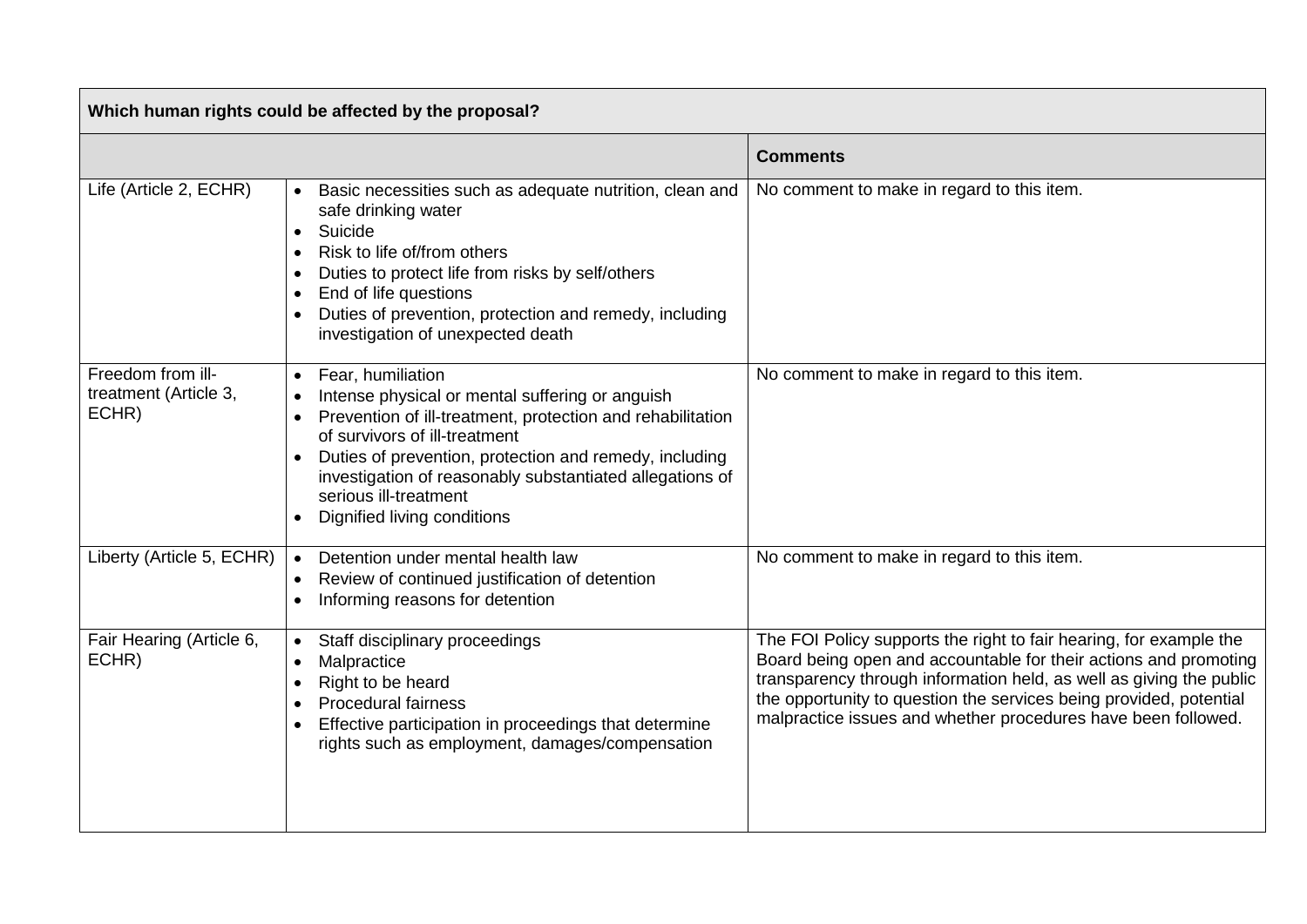| Which human rights could be affected by the proposal?              |                                                                                                                                                                                                                                                                                                                                                                                                                                                                                                                                                                                                                                                                                                                                            |                                                                                                                                                                            |  |  |  |  |
|--------------------------------------------------------------------|--------------------------------------------------------------------------------------------------------------------------------------------------------------------------------------------------------------------------------------------------------------------------------------------------------------------------------------------------------------------------------------------------------------------------------------------------------------------------------------------------------------------------------------------------------------------------------------------------------------------------------------------------------------------------------------------------------------------------------------------|----------------------------------------------------------------------------------------------------------------------------------------------------------------------------|--|--|--|--|
|                                                                    |                                                                                                                                                                                                                                                                                                                                                                                                                                                                                                                                                                                                                                                                                                                                            | <b>Comments</b>                                                                                                                                                            |  |  |  |  |
| Private and family life<br>(Article 8, ECHR)                       | Private life<br>$\bullet$<br>Family life<br>Home<br>$\bullet$<br>Correspondence<br>Reputation<br>Physical and moral integrity (e.g. freedom from non-<br>consensual treatment, harassment or abuse)<br>Personal data, privacy and confidentiality<br>Sexual identity<br>$\bullet$<br>Autonomy and self-determination<br>$\bullet$<br>Relations with family/community<br>$\bullet$<br>Participation in decisions that affect rights<br>$\bullet$<br>Legal capacity in decision making, supported<br>participation and decision making, accessible<br>information and communication to support decision<br>making<br>Participation in public life<br>Participation in leisure and culture life<br>Clean and healthy environment<br>$\bullet$ | Although statistics would be provided, no personal information<br>that would identify the individual would be issued to protect their<br>right to private and family life. |  |  |  |  |
| Freedom of thought,<br>conscience and religion<br>(Article 9 ECHR) | Conduct central to beliefs (such as worship,<br>appropriate diet)                                                                                                                                                                                                                                                                                                                                                                                                                                                                                                                                                                                                                                                                          | No comment to make in regard to this item.                                                                                                                                 |  |  |  |  |
| Freedom of expression<br>(Article 10, ECHR)                        | To hold opinions<br>To express opinions and receive and impart information<br>and ideas without interference                                                                                                                                                                                                                                                                                                                                                                                                                                                                                                                                                                                                                               | The FOI Act gives staff and public the opportunity to ask any<br>questions of the Board.                                                                                   |  |  |  |  |
| Freedom of assembly<br>and association (Article<br>11, ECHR)       | Meetings, marches and demonstrations<br>Choosing whether to belong to a trade union                                                                                                                                                                                                                                                                                                                                                                                                                                                                                                                                                                                                                                                        | No comment to make in regard to this item.                                                                                                                                 |  |  |  |  |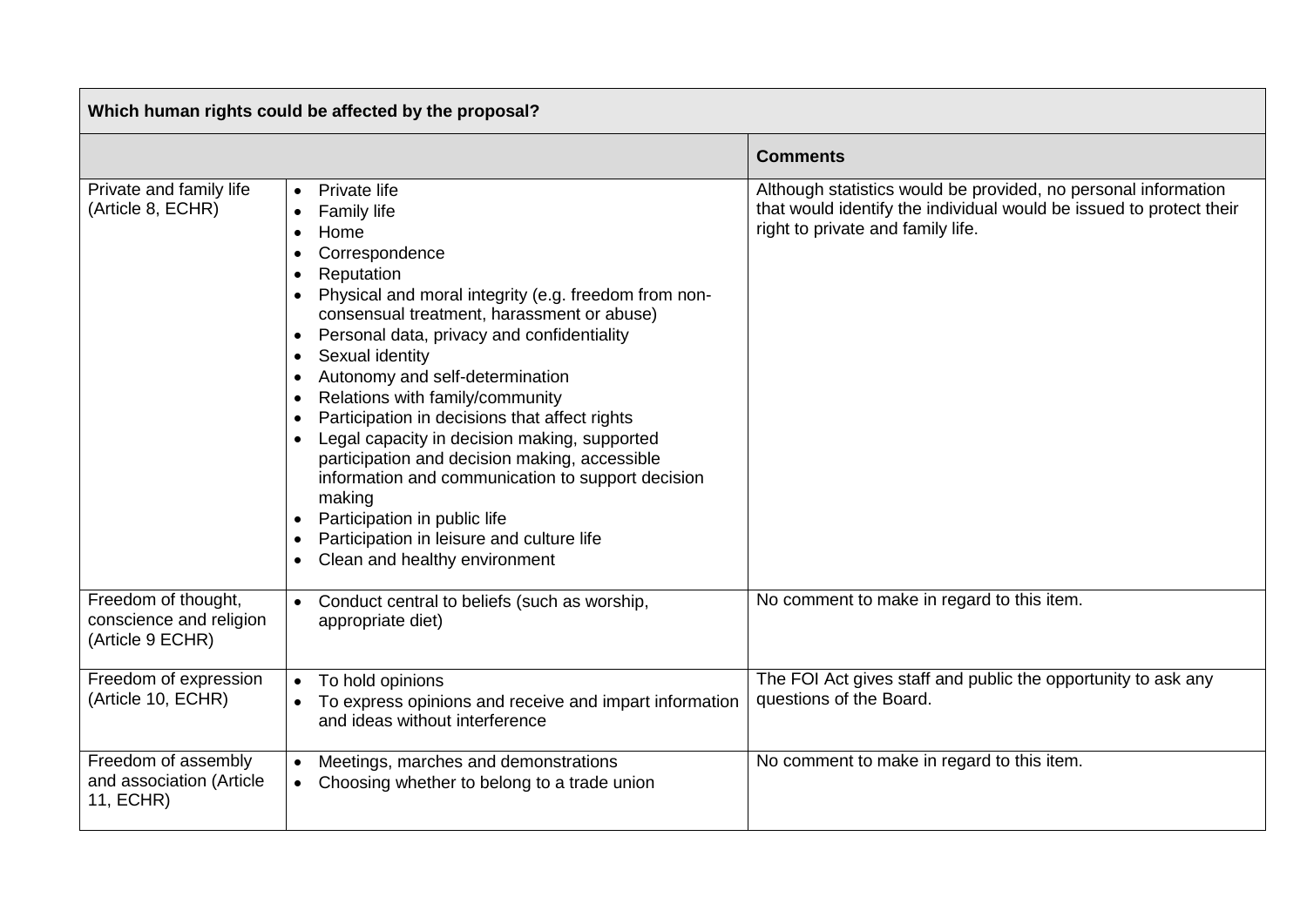| Which human rights could be affected by the proposal?   |                                                                                    |                                            |  |  |  |  |
|---------------------------------------------------------|------------------------------------------------------------------------------------|--------------------------------------------|--|--|--|--|
|                                                         |                                                                                    | <b>Comments</b>                            |  |  |  |  |
| Marriage and founding a<br>family (Article 12,<br>ECHR) | Capacity<br>Age                                                                    | No comment to make in regard to this item. |  |  |  |  |
| Protocol 1 (Article 1, 2, 3<br>ECHR)                    | Peaceful enjoyment of possessions<br>Right to education<br>Right to elections/vote | No comment to make in regard to this item. |  |  |  |  |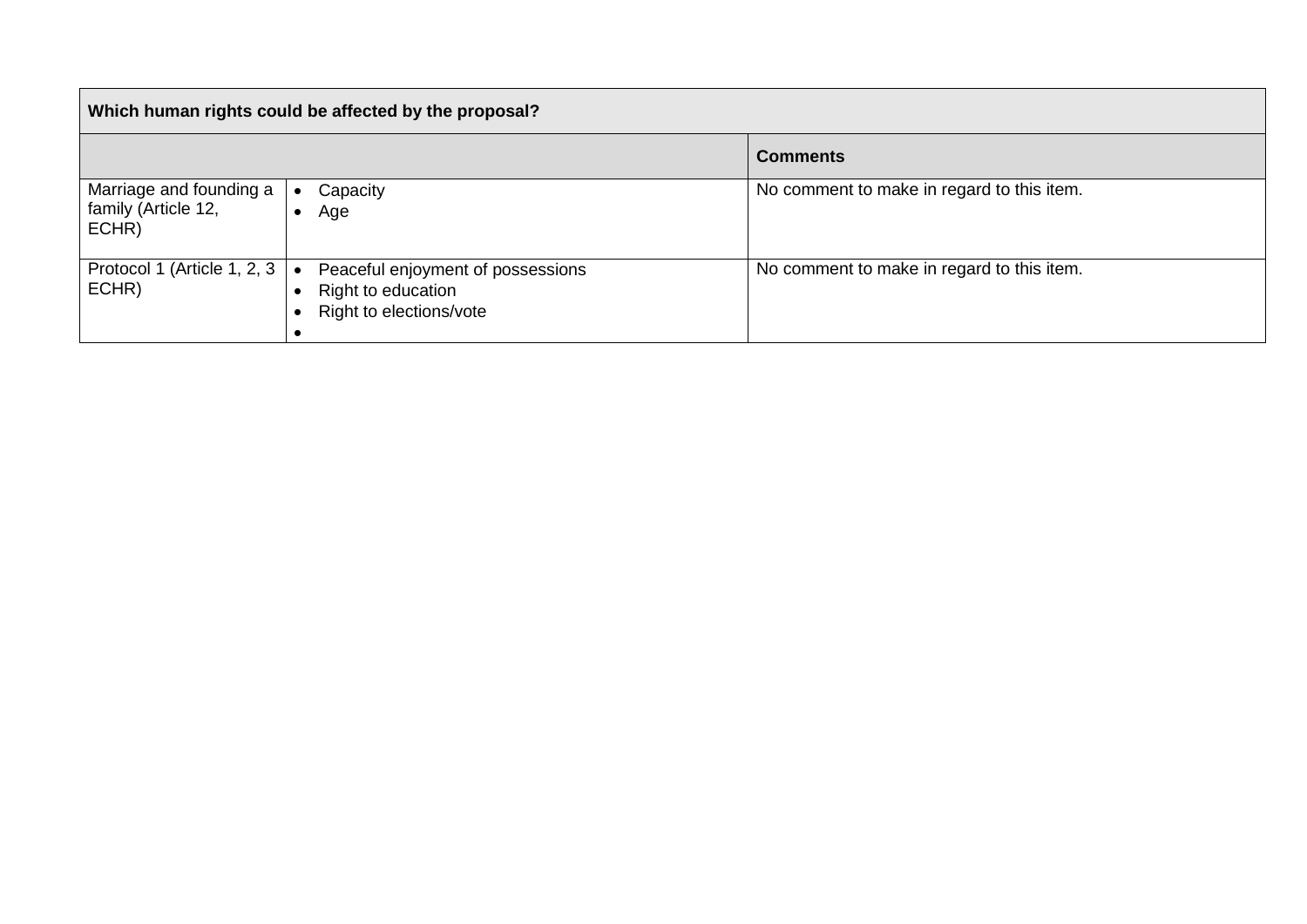# **SECTION 3**

### **EXAMINATION OF AVAILABLE DATA AND CONSULTATION**

**Data could include: consultations, surveys, databases, focus groups, in-depth interviews, pilot projects, reviews of complaints made, user feedback, academic or professional publications, reports etc**

**Name any experts or relevant groups / bodies you should approach (or have approached) to explore their views on the issues:**

In preparing this Policy, discussions were undertaken between the FOI Officer and FOI Lead to ensure compliance of the legislation within the FOI Act, as well as undertaking a review of the information requests received by the Board to date to ensure we are publishing as much information as possible to ensure transparency and accountability for the decisions made. The Policy has been considered through the Board's Area Partnership Forum and the Integration Joint Board to give staff side for the NHS and Board Members for the Integration Joint Board the opportunity to review and challenge all aspects of the Policy both positively and negatively.

**What do we know from existing in-house quantitative and qualitative data, research, consultations, focus groups and analysis?**

No issues were put forward from the in-house reviews being put forward.

**What do we know from existing external quantitative and qualitative data, research, consultations, focus groups and analysis?**

No external reviews have been undertaken in regard to this Policy.

# **What gaps in knowledge are there?**

The requests for information are vast as they cover all areas of both NHS Dumfries and Galloway and the Integration Joint Board, therefore, as the requests are unpredictable there is limited ability to put in place a plan to reduce the knowledge gaps within the organisation.

## **In relation to the groups identified:**

No comment to make in regard to this item.

# **What are the potential impacts on health?**

This Policy will not have any impact on health, other than to encourage transparency of decisions and information held.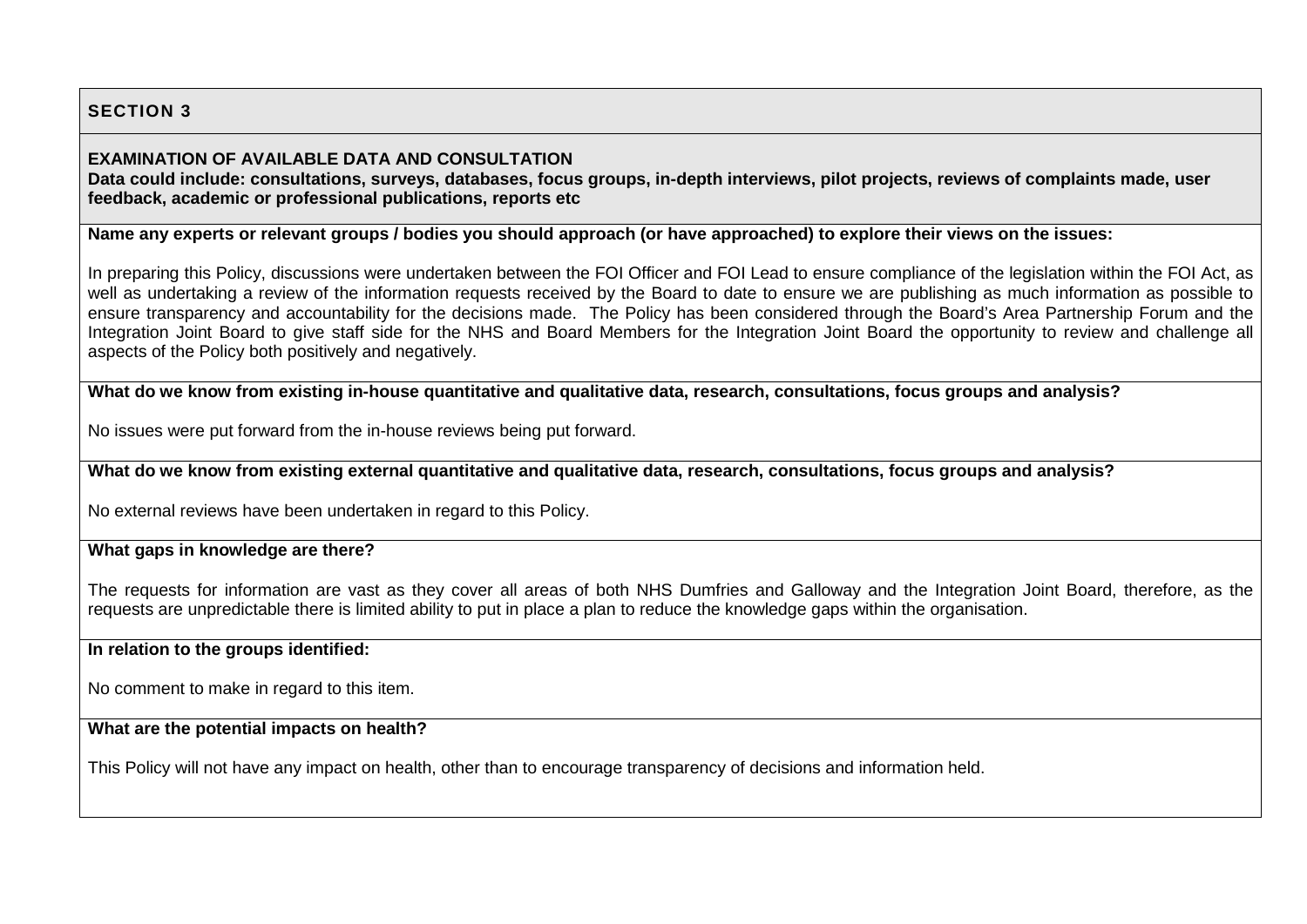**Will the Programme impact on access to health care? If yes - in what way?**

The Policy will not have any impact on access to health care services.

**Will the Programme impact on the experience of health care? If yes - in what way?**

The Policy will not have any impact on patient experience to health care services.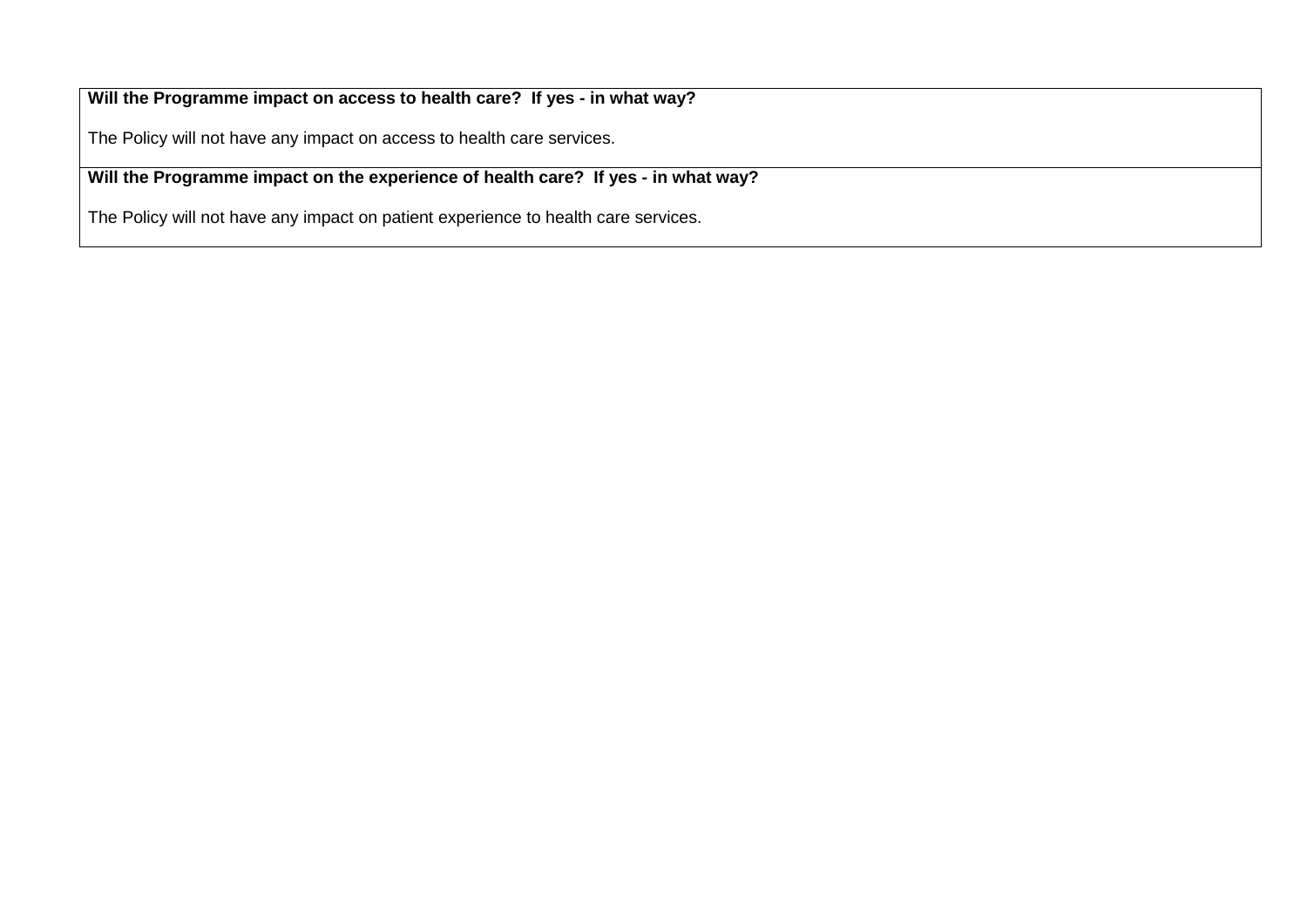## **HAVE ANY POTENTIAL NEGATIVE IMPACTS BEEN IDENTIFIED?**

**If so, what action been proposed to counteract these? Negative impacts (if yes, state how) e.g.**

- **Is there any unlawful discrimination?**
- **Could any community get an adverse outcome?**
- **Could any group be excluded from the benefits of the Programme/function?**
- **Does it reinforce negative stereotypes?**

#### **Recommendations (This should include any action required to address negative impacts identified):**

A negative impact was noted around the need for public to submit requests for information in writing to the Board, either through a letter or an email. This raised the question around discrimination to those with literacy problems or other disabilities who are not able to write or type their request. To try to alleviate some of the issues around this area, the Board are happy to review each case individually and look at alternative ways for the requester to submit their request, whether that be through a recorded message that can be stored by the Board or through assistance from other organisations, such as the Citizens Advice Bureau.

# **MONITORING**

### **How will you monitor how this proposal affects different groups, including people with protected characteristics?**

A six monthly report will be taken to the NHS Board and the Integration Joint Board, which looks at the types of requests that have been received, the responses that have been issued and also the impact the responses will have on the protected characteristic groups. The reason for monitoring this information through the Board would be to ensure improvements are made in relation to transparency and accountability of decisions and information held to the better good of the public within the region.

#### **What monitoring arrangements are in place?**

Consideration is being given to development an anonymous questionnaire and distributing it to requests when their response is submitted, to try to capture information on the protected characteristics for analysis and inclusion within the six monthly update reports described above.

#### **Who will monitor?**

The FOI Lead for both the NHS and the Integration Joint Board will monitor and analyse the information, with the assistance of the FOI Officer.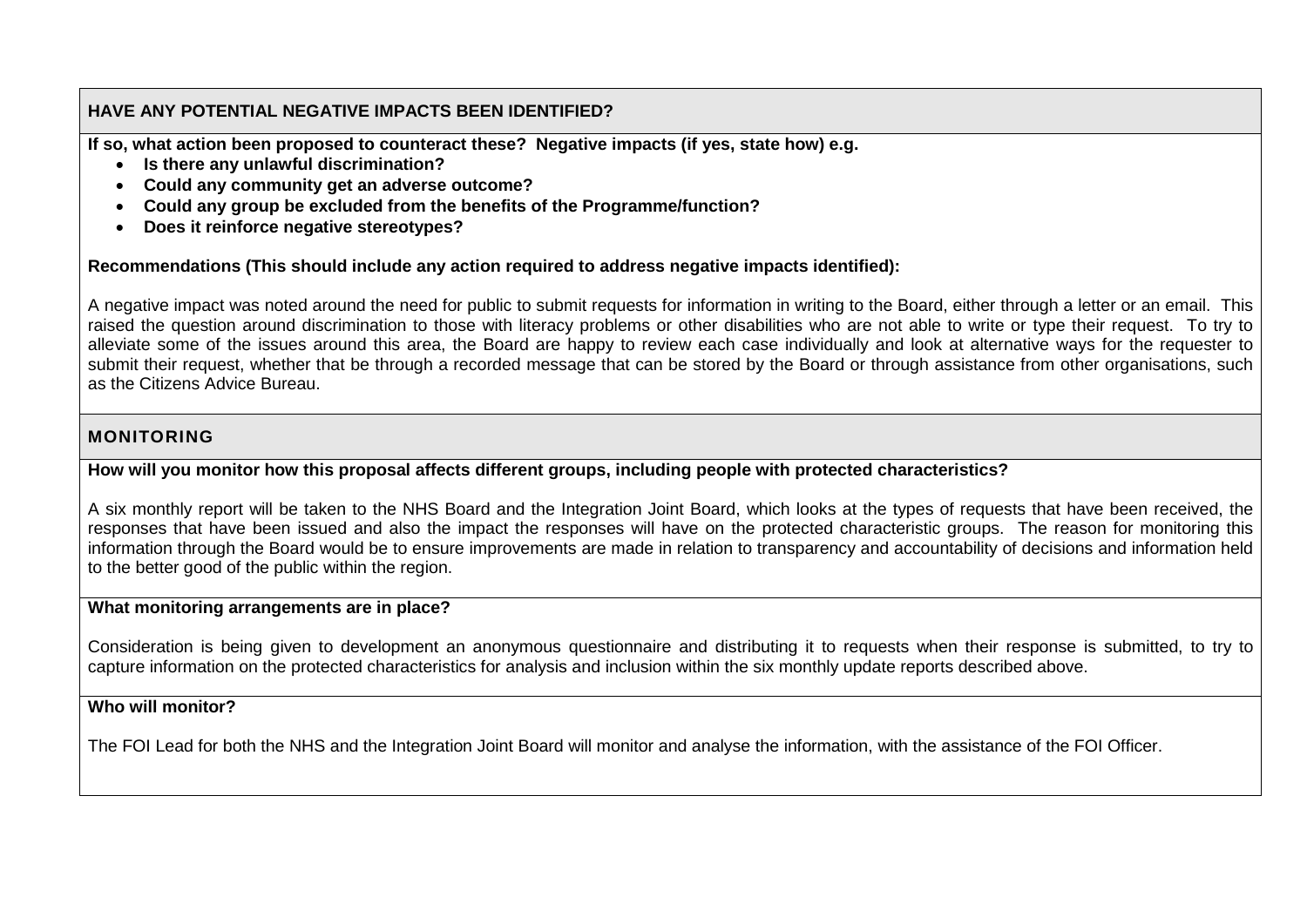#### **FOR NEW POLICIES ONLY**

#### **What research or consultation has been done?**

A full review of the Freedom of Information (Scotland) Act 2002 and the Model Publication Scheme was undertaken to ensure all aspects of the Act has been captured within the Policy.

#### **What stage is the Programme at?**

The Policy has been drafted and is being presented to the Area Partnership Forum and the Integration Joint Board, respectively, for consultation and approval in June and July 2016.

#### **What is the target date for completion?**

It is hoped that the FOI Policy for the NHS will be published by  $30<sup>th</sup>$  June 2016 and the FOI Policy for the Integration Joint Board will be published by  $31<sup>st</sup>$ July 2016.

**Is a more detailed assessment needed? (It is not necessary to subject all proposals to a detailed assessment.) If so, for what reason?**

No detailed assessment is required.

#### **COMPLETED POLICY**

#### **Who will sign this off?**

Area Partnership Forum is due to sign off the NHS version of the FOI Policy on 23<sup>rd</sup> June 2016. Integration Joint Board is due to sign off the Integration Joint Board version of the FOI Policy on 14<sup>th</sup> July 2016.

#### **When?**

Area Partnership Forum is due to sign off the NHS version of the FOI Policy on 23<sup>rd</sup> June 2016. Integration Joint Board is due to sign off the Integration Joint Board version of the FOI Policy on 14<sup>th</sup> July 2016.